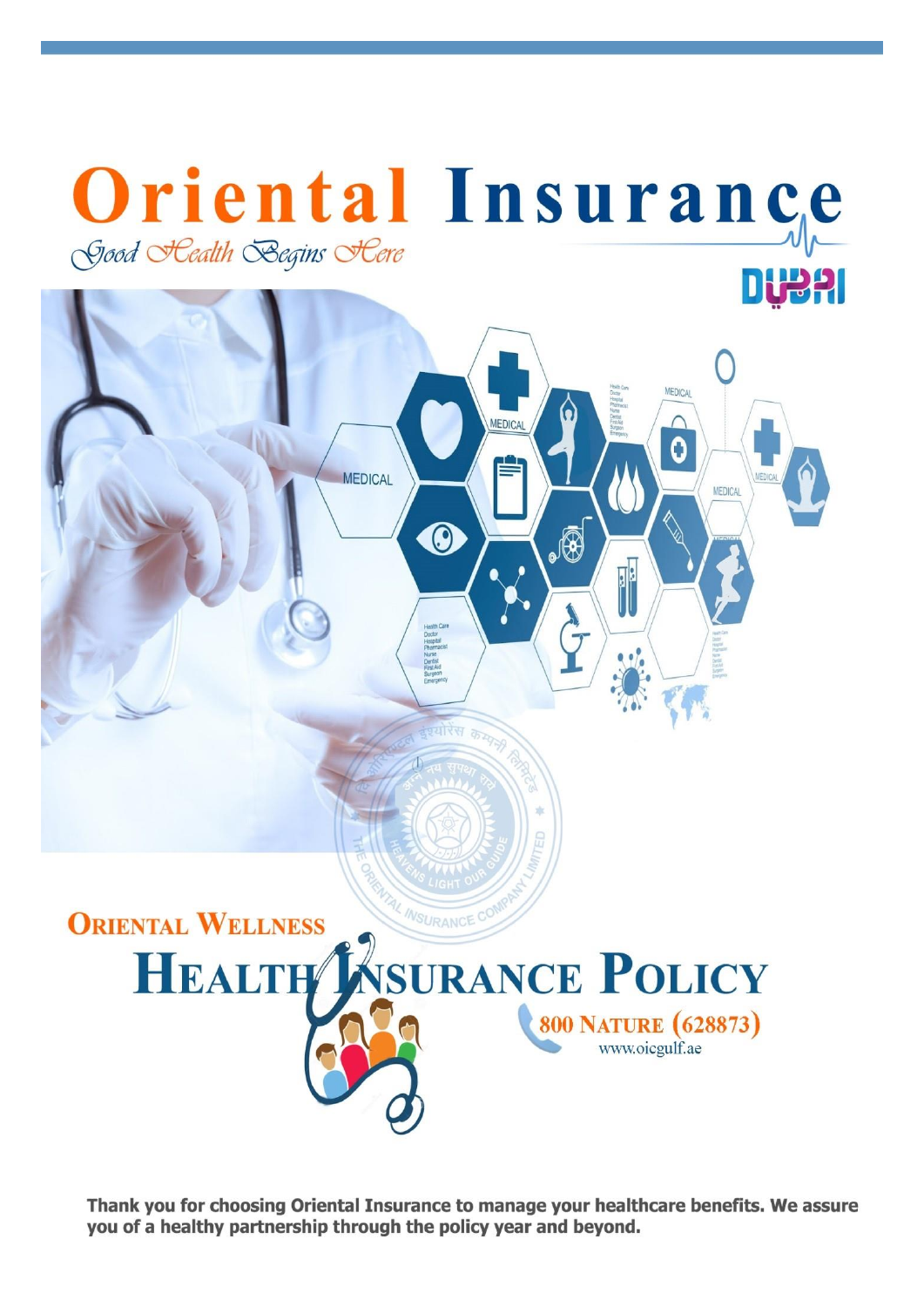

### **TABLE OF BENEFITS (TOB)**

### ORIENTAL WELLNESS – SME 2

| <b>Coverage Details</b>                                                                                                                                                                                                                                    |                                                                                                                                                                                                                                                                                                                                                                          |
|------------------------------------------------------------------------------------------------------------------------------------------------------------------------------------------------------------------------------------------------------------|--------------------------------------------------------------------------------------------------------------------------------------------------------------------------------------------------------------------------------------------------------------------------------------------------------------------------------------------------------------------------|
| Area of Cover                                                                                                                                                                                                                                              | UAE, Indian Sub-Continent, South East Asia and Arab countries<br>IP treatments covered in India, Pakistan, Nepal, Bangladesh and Sri Lanka on<br>Elective direct basis subject to prior approval.<br>IP cashless in India                                                                                                                                                |
| Geographical Territory - Extended                                                                                                                                                                                                                          | Not Covered                                                                                                                                                                                                                                                                                                                                                              |
| Limit per insured per annum                                                                                                                                                                                                                                | AED 150,000 (including any coinsurance and/or deductibles)                                                                                                                                                                                                                                                                                                               |
| Third Party Administrator                                                                                                                                                                                                                                  | <b>VIDAL MEDICAL SERVICES LLC</b>                                                                                                                                                                                                                                                                                                                                        |
| <b>Eligibility of Cover</b>                                                                                                                                                                                                                                | Employees and Dependents holding valid Dubai and Northern Emirates Visas<br>(Excluding Abu Dhabi & Al Ain).                                                                                                                                                                                                                                                              |
| Network                                                                                                                                                                                                                                                    | VIDAL MEDICAL SERVICES LLC "EMERALD NETWORK", Direct billing<br>(Cashless) access in India for IP. Direct billing arrangement for IP on pre-<br>approval available in Pakistan, Nepal, Bangladesh, and Sri Lanka.<br>Out-patient treatments are covered in UAE eligible network clinics + Iranian<br>Hospital, Belhoul Specialty Hospital and Cedars Jebel Ali Hospital. |
| Pre-existing & Chronic conditions (In-patient &<br>Out-patient combined)<br>Note: Where a pre-existing or chronic condition<br>develops into an emergency within the 6-month<br>exclusion period this must be covered up to the<br>annual aggregate limit) | Treatment for chronic & pre-existing conditions excluded for first 6 months<br>of first scheme membership. Included thereafter                                                                                                                                                                                                                                           |

| <b>In-Patient Benefit</b>                                                                                                                                                          |                                                                                                                                               |
|------------------------------------------------------------------------------------------------------------------------------------------------------------------------------------|-----------------------------------------------------------------------------------------------------------------------------------------------|
| <b>In-patient and Day-patient</b><br>(Prior approval required from the Insurance<br>Company within 24 hours of admission to the<br>authorized hospital)                            | In-patient and Day-patient<br>(Prior approval required from the Insurance Company within 24 hours of<br>admission to the authorized hospital) |
| Room and board costs for hospitalization                                                                                                                                           | Semi Private room                                                                                                                             |
| Tests, diagnosis, treatments and surgeries in<br>hospitals for non-urgent medical cases (prior<br>approval required from Insurer).                                                 | Covered                                                                                                                                       |
| Tests, diagnosis, treatments and surgeries in<br>hospitals for emergency treatment (approval<br>required from Insurer within 24 hours of<br>admission to the authorized hospital). | Covered                                                                                                                                       |
| Healthcare services for emergency cases.                                                                                                                                           | Covered                                                                                                                                       |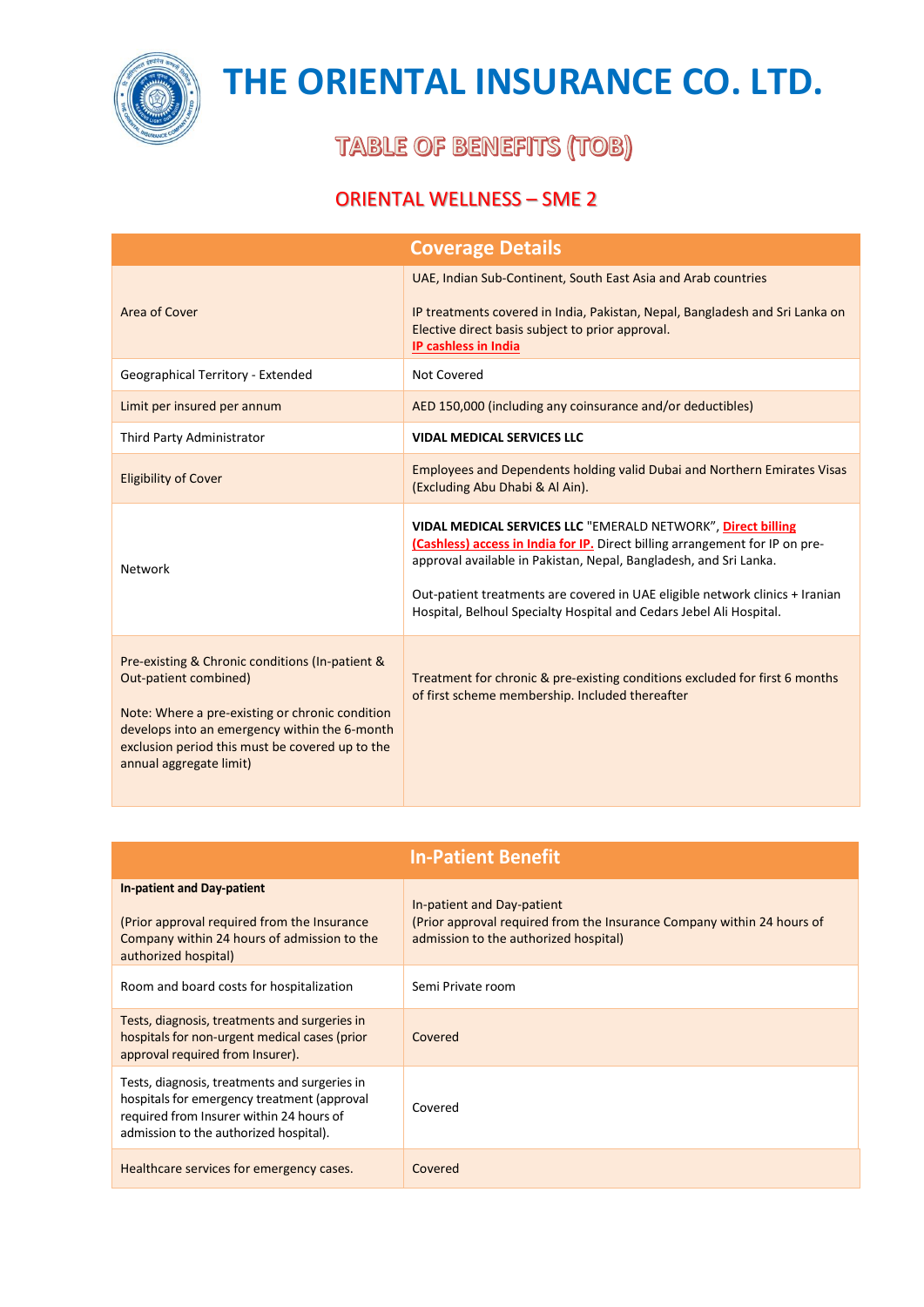

**TABLE OF BENEFITS (TOB)** 

### ORIENTAL WELLNESS – SME 2

| Ground transportation service in the UAE<br>provided by an authorized party for medical<br>emergencies                                                                                                            | Covered                   |
|-------------------------------------------------------------------------------------------------------------------------------------------------------------------------------------------------------------------|---------------------------|
| The cost of accommodating a person<br>accompanying an insured child up to 16 years<br>old.                                                                                                                        | Maximum AED 300 per night |
| The cost of accommodation of a person<br>accompanying an in-patient in the same room in<br>cases of medical necessity at the<br>recommendation of the treating doctor and<br>after the prior approval of insurer. | Maximum AED 300 per night |

| <b>Out-patient Benefits</b>                                                                                                                  |                                                                                   |  |
|----------------------------------------------------------------------------------------------------------------------------------------------|-----------------------------------------------------------------------------------|--|
| Examination, diagnostic and treatment services<br>by authorized general practitioners, specialists<br>and consultants.                       | 20% upto a max of <b>AED 35</b> (Free Follow-up visits is made within seven days) |  |
| Laboratory test services carried out in the<br>authorized facility assigned to treat the insured<br>person.                                  | Covered                                                                           |  |
| Radiology diagnostic services carried out in the<br>authorized facility assigned to treat the insured<br>person (prior approval is required) | Covered                                                                           |  |
| Physiotherapy treatment services (prior<br>approval is required)                                                                             | Covered up to 10 sessions per person per year with Nil Co-insurance.              |  |
| Drugs and other medicines                                                                                                                    | Covered up to an annual limit of AED 7,500                                        |  |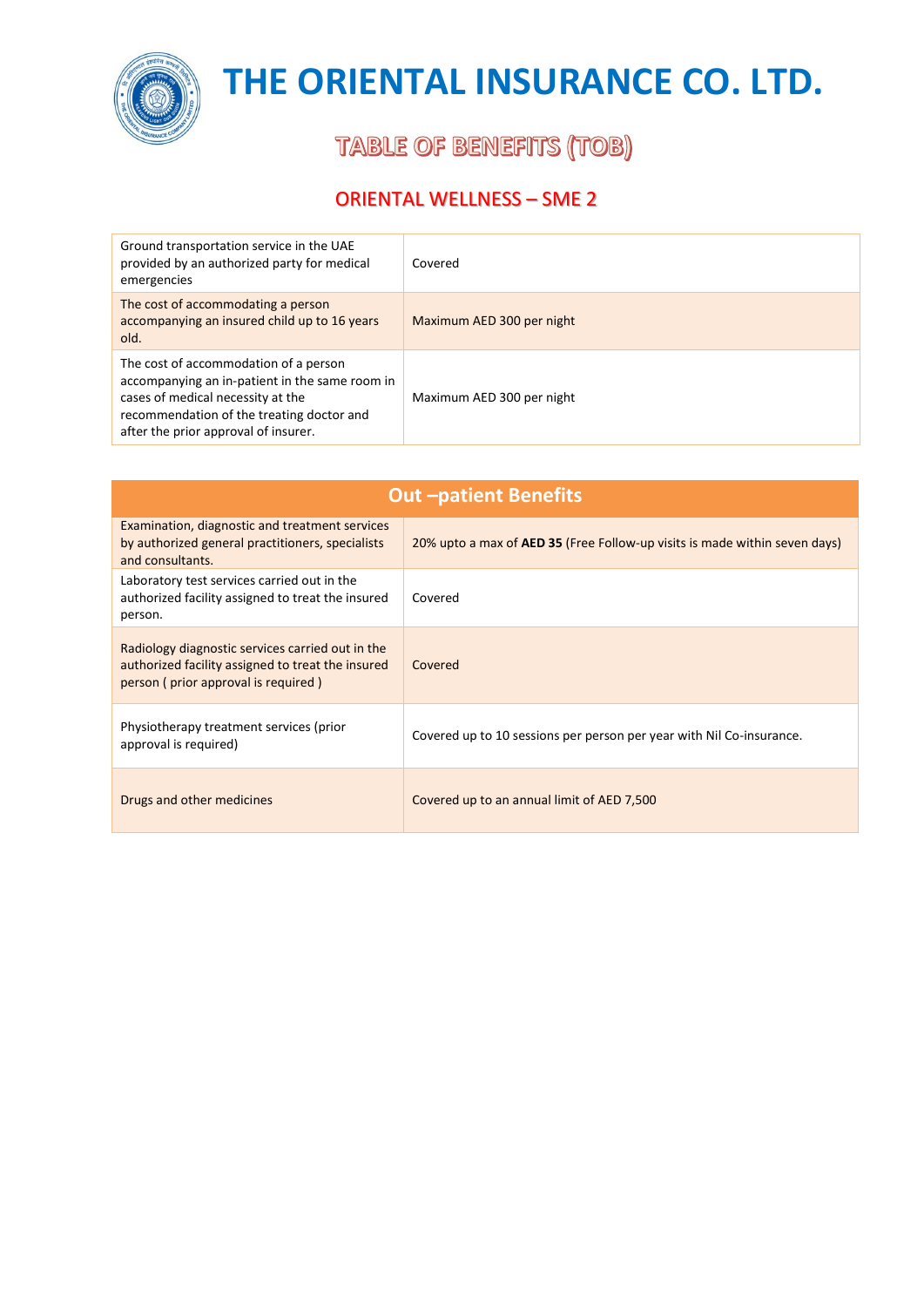

**TABLE OF BENEFITS (TOB)** 

### ORIENTAL WELLNESS – SME 2

| <b>Maternity Benefits</b>                                                                                                                                                                                                                                                                                                                                                                                                                                                                                                                                                                                            |                                                                                                                                                                                                                                                                                                                                                                                                                                                                                                                                                                                                                                                                                                                                                                                                                     |  |
|----------------------------------------------------------------------------------------------------------------------------------------------------------------------------------------------------------------------------------------------------------------------------------------------------------------------------------------------------------------------------------------------------------------------------------------------------------------------------------------------------------------------------------------------------------------------------------------------------------------------|---------------------------------------------------------------------------------------------------------------------------------------------------------------------------------------------------------------------------------------------------------------------------------------------------------------------------------------------------------------------------------------------------------------------------------------------------------------------------------------------------------------------------------------------------------------------------------------------------------------------------------------------------------------------------------------------------------------------------------------------------------------------------------------------------------------------|--|
| <b>Maternity Services (Outpatient ante- natal</b><br>services) (prior approval required)<br>Note: When any condition develops, which<br>becomes an emergency, the medically<br>necessary expenses will be covered up to the<br>aggregate limit.<br><b>New Born Cover:</b><br>Coverage of a pregnant female is extended by<br>the insurer to provide the same benefits for a<br>new born child of that female for a period up to<br>30 days from its date of birth. This cover is<br>provided regardless of whether or not the new<br>born is eventually enrolled as a dependent<br>member under the insurer's policy | Nil co-insurance payable by the insured<br>$\bullet$<br>8 visits to Public Health clinics.<br>All care provided by Public Health Clinics obstetrician for low risk or<br>$\bullet$<br>specialist obstetrician for high risk referrals.<br>Initial investigations to include:<br>FBC and platelets<br>$\circ$<br>Blood group, Rhesus status and antibodies<br>$\circ$<br><b>VDRL</b><br>$\circ$<br>MSU & urinalysis<br>$\circ$<br>Rubella serology<br>$\circ$<br><b>HIV</b><br>$\circ$<br>Hep C offered to high risk patient<br>$\circ$<br>GTT if high risk<br>$\circ$<br>FBS, RBS or HB A1c for as per DHA diabetes screening<br>$\circ$<br>protocol.<br>Visits to include reviews, checks and tests in accordance<br>$\Omega$<br>with DHA ante-natal care protocols.<br>3 ante-natal ultrasound scans.<br>$\Omega$ |  |
| In patient maternity services (requires prior<br>approval or within 24 hours of emergency<br>treatment)                                                                                                                                                                                                                                                                                                                                                                                                                                                                                                              | Nil co-insurance payable by the insured. Maximum benefit AED 7,000 per<br>normal delivery, AED 10,000 for medically necessary C-section, complications<br>and for medically necessary termination (all limits included co-insurance).                                                                                                                                                                                                                                                                                                                                                                                                                                                                                                                                                                               |  |
| New born cover                                                                                                                                                                                                                                                                                                                                                                                                                                                                                                                                                                                                       | Cover for 30 days from birth.<br>$\bullet$<br>BCG, Hepatitis and neo-natal screening tests. (Phenylketonuria<br>$\bullet$<br>(PKU), Congenital Hypothyroidism, sickle cell screening, congenital<br>adrenal hyperplasia)                                                                                                                                                                                                                                                                                                                                                                                                                                                                                                                                                                                            |  |

| <b>Other Benefits</b>                                                                                                                                      |                                                                                                                    |  |
|------------------------------------------------------------------------------------------------------------------------------------------------------------|--------------------------------------------------------------------------------------------------------------------|--|
| Essential vaccinations and inoculations for<br>newborns and children as stipulated in the<br>DHA's policies and its updates in the assigned<br>facilities. | Only available for services administered at DHA facilities.                                                        |  |
| Preventive services as stipulated by DHA to<br>initially include diabetes screening.                                                                       | Frequency restricted to:<br>Diabetes: -Every 3 years from age 30.<br>- High risk individuals annually from age 18. |  |
| Medical emergencies on diagnostic and<br>treatment services for dental and gum<br>treatments.                                                              | Covered subject to Nil coinsurance                                                                                 |  |
| Medical emergencies on hearing and vision aids,<br>and vision correction by surgeries and laser.                                                           | Covered subject to Nil coinsurance                                                                                 |  |